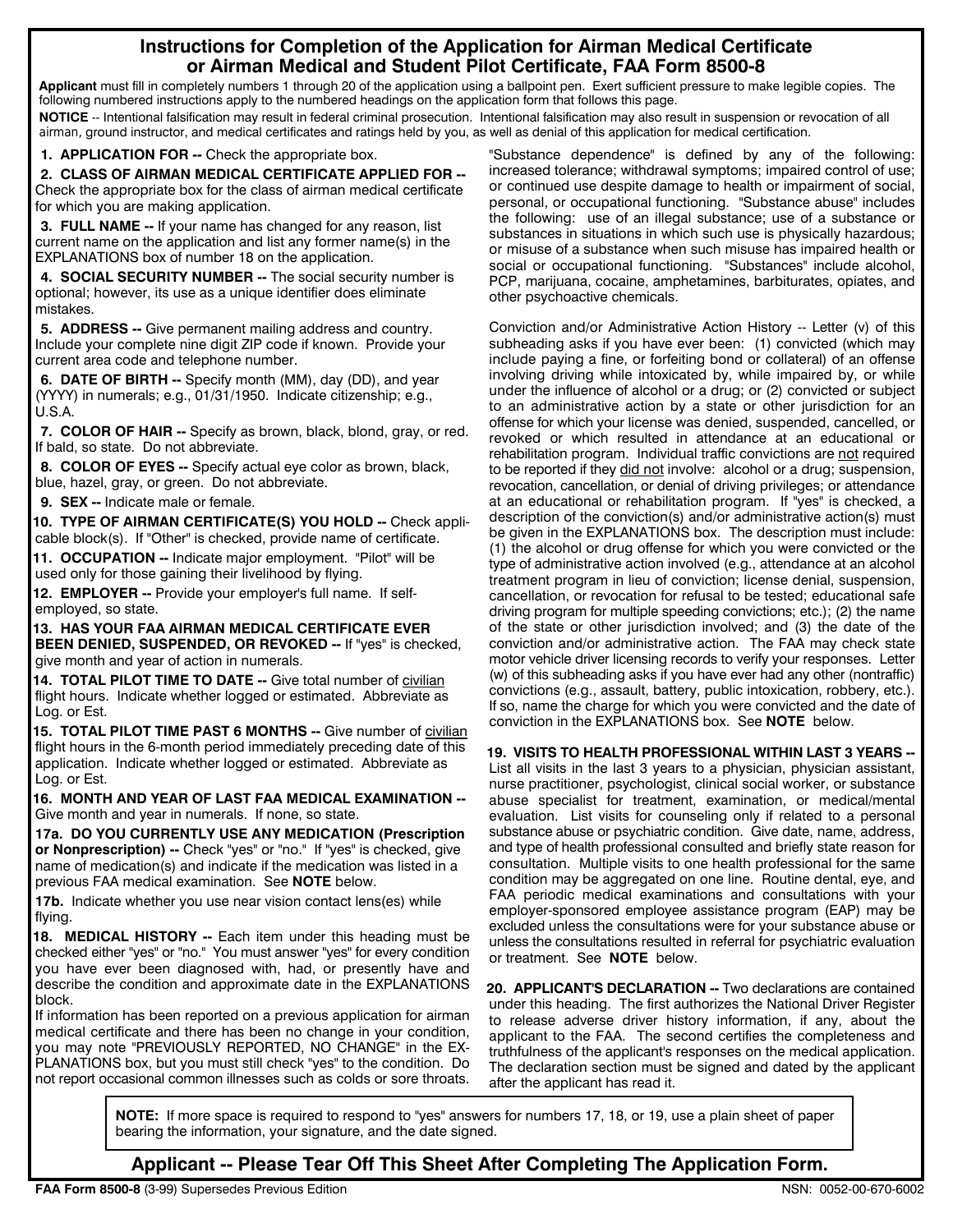|                                                                                                                                                                                                                                                                                                                                        |                                                                                          |        |      |                                                              |                                                                                                              |                                                                                                                                                                                                       |                                                                                                                                                     |                                  |                                                                                                                                                                        | Applicant Must Complete ALL 20 Items (Except For Shaded Areas) PLEASE PRINT                                                                                                                                                                                                                               |                                                       |                                                                                                   |                                                                     | Form Approved OMB NO. 2120-0034              |              |                                         |  |
|----------------------------------------------------------------------------------------------------------------------------------------------------------------------------------------------------------------------------------------------------------------------------------------------------------------------------------------|------------------------------------------------------------------------------------------|--------|------|--------------------------------------------------------------|--------------------------------------------------------------------------------------------------------------|-------------------------------------------------------------------------------------------------------------------------------------------------------------------------------------------------------|-----------------------------------------------------------------------------------------------------------------------------------------------------|----------------------------------|------------------------------------------------------------------------------------------------------------------------------------------------------------------------|-----------------------------------------------------------------------------------------------------------------------------------------------------------------------------------------------------------------------------------------------------------------------------------------------------------|-------------------------------------------------------|---------------------------------------------------------------------------------------------------|---------------------------------------------------------------------|----------------------------------------------|--------------|-----------------------------------------|--|
|                                                                                                                                                                                                                                                                                                                                        | Copy of FAA Form 8500-8<br>(Medical Certificate) or FAA                                  |        |      |                                                              | 1953420                                                                                                      |                                                                                                                                                                                                       | 1. Application For:                                                                                                                                 |                                  |                                                                                                                                                                        |                                                                                                                                                                                                                                                                                                           |                                                       |                                                                                                   |                                                                     | 2. Class of Medical Certificate Applied For: |              |                                         |  |
|                                                                                                                                                                                                                                                                                                                                        | Form B420-2 Medical/Student<br>Piorm B420-2 Medical/Student<br>Pilot Certificate) issues |        |      |                                                              |                                                                                                              | □ Airman Medical and<br>□ Student Pilot Certificate<br>D Airman Medical<br>$\Box$ 1st<br>$\Box$ 2nd<br>$\Box$ 3rd                                                                                     |                                                                                                                                                     |                                  |                                                                                                                                                                        |                                                                                                                                                                                                                                                                                                           |                                                       |                                                                                                   |                                                                     |                                              |              |                                         |  |
|                                                                                                                                                                                                                                                                                                                                        | <b>MEDICAL CERTIFICATE</b>                                                               |        |      |                                                              | <b>CLASS</b>                                                                                                 |                                                                                                                                                                                                       | 3. Last Name                                                                                                                                        |                                  |                                                                                                                                                                        | <b>First Name</b>                                                                                                                                                                                                                                                                                         |                                                       |                                                                                                   |                                                                     | <b>Middle Name</b>                           |              |                                         |  |
|                                                                                                                                                                                                                                                                                                                                        |                                                                                          |        |      |                                                              | AND STUDENT PILOT CERTIFICATE                                                                                |                                                                                                                                                                                                       |                                                                                                                                                     |                                  |                                                                                                                                                                        |                                                                                                                                                                                                                                                                                                           |                                                       |                                                                                                   |                                                                     |                                              |              |                                         |  |
|                                                                                                                                                                                                                                                                                                                                        | This certifies that(Full name and address):                                              |        |      |                                                              |                                                                                                              |                                                                                                                                                                                                       | 4. Social Security Number<br>5. Address<br>Telephone Number (                                                                                       |                                  |                                                                                                                                                                        |                                                                                                                                                                                                                                                                                                           |                                                       |                                                                                                   |                                                                     |                                              |              |                                         |  |
|                                                                                                                                                                                                                                                                                                                                        |                                                                                          |        |      |                                                              |                                                                                                              |                                                                                                                                                                                                       |                                                                                                                                                     |                                  |                                                                                                                                                                        |                                                                                                                                                                                                                                                                                                           |                                                       |                                                                                                   |                                                                     |                                              |              |                                         |  |
|                                                                                                                                                                                                                                                                                                                                        |                                                                                          |        |      |                                                              |                                                                                                              |                                                                                                                                                                                                       | Number / Street                                                                                                                                     |                                  |                                                                                                                                                                        |                                                                                                                                                                                                                                                                                                           |                                                       |                                                                                                   |                                                                     |                                              |              |                                         |  |
|                                                                                                                                                                                                                                                                                                                                        |                                                                                          |        |      |                                                              |                                                                                                              | State / Country<br>City                                                                                                                                                                               |                                                                                                                                                     |                                  |                                                                                                                                                                        |                                                                                                                                                                                                                                                                                                           |                                                       |                                                                                                   |                                                                     |                                              | Zip Code     |                                         |  |
|                                                                                                                                                                                                                                                                                                                                        |                                                                                          |        |      |                                                              |                                                                                                              | 6. Date of Birth<br>7. Color of Hair 8. Color of Eyes                                                                                                                                                 |                                                                                                                                                     |                                  |                                                                                                                                                                        |                                                                                                                                                                                                                                                                                                           |                                                       |                                                                                                   |                                                                     |                                              | 9. Sex       |                                         |  |
|                                                                                                                                                                                                                                                                                                                                        | Date of Birth                                                                            | Weight | Hair | Eyes<br>Sex                                                  |                                                                                                              |                                                                                                                                                                                                       | <b>MM/DD/YYYY</b>                                                                                                                                   |                                  |                                                                                                                                                                        |                                                                                                                                                                                                                                                                                                           |                                                       |                                                                                                   |                                                                     |                                              |              |                                         |  |
|                                                                                                                                                                                                                                                                                                                                        |                                                                                          |        |      |                                                              |                                                                                                              |                                                                                                                                                                                                       | Citizenship<br>10. Type of Airman Certificate(s) You Hold:                                                                                          |                                  |                                                                                                                                                                        |                                                                                                                                                                                                                                                                                                           |                                                       |                                                                                                   |                                                                     |                                              |              |                                         |  |
|                                                                                                                                                                                                                                                                                                                                        | Aviation Regulations, for this class of Medical Certificate.                             |        |      | has met the medical standards prescribed in part 67, Federal |                                                                                                              | $\square$ None<br>□ ATC Specialist<br>$\Box$ Flight Instructor<br>□ Recreational                                                                                                                      |                                                                                                                                                     |                                  |                                                                                                                                                                        |                                                                                                                                                                                                                                                                                                           |                                                       |                                                                                                   |                                                                     |                                              |              |                                         |  |
|                                                                                                                                                                                                                                                                                                                                        |                                                                                          |        |      |                                                              |                                                                                                              | □ Airline Transport<br>$\Box$ Other<br>$\Box$ Flight Engineer<br>$\Box$ Private                                                                                                                       |                                                                                                                                                     |                                  |                                                                                                                                                                        |                                                                                                                                                                                                                                                                                                           |                                                       |                                                                                                   |                                                                     |                                              |              |                                         |  |
|                                                                                                                                                                                                                                                                                                                                        |                                                                                          |        |      |                                                              |                                                                                                              |                                                                                                                                                                                                       | $\Box$ Commercial<br>□ Flight Navigator<br>$\Box$ Student                                                                                           |                                  |                                                                                                                                                                        |                                                                                                                                                                                                                                                                                                           |                                                       |                                                                                                   |                                                                     |                                              |              |                                         |  |
|                                                                                                                                                                                                                                                                                                                                        |                                                                                          |        |      |                                                              |                                                                                                              |                                                                                                                                                                                                       | 11. Occupaton<br>12. Employer                                                                                                                       |                                  |                                                                                                                                                                        |                                                                                                                                                                                                                                                                                                           |                                                       |                                                                                                   |                                                                     |                                              |              |                                         |  |
| Limitations                                                                                                                                                                                                                                                                                                                            |                                                                                          |        |      |                                                              |                                                                                                              |                                                                                                                                                                                                       |                                                                                                                                                     |                                  |                                                                                                                                                                        |                                                                                                                                                                                                                                                                                                           |                                                       |                                                                                                   |                                                                     |                                              |              |                                         |  |
|                                                                                                                                                                                                                                                                                                                                        |                                                                                          |        |      |                                                              |                                                                                                              |                                                                                                                                                                                                       | 13. Has Your FAA Airman Medical Certificate Ever Been Denied, Suspended, or Revoked?                                                                |                                  |                                                                                                                                                                        |                                                                                                                                                                                                                                                                                                           |                                                       |                                                                                                   |                                                                     |                                              |              |                                         |  |
|                                                                                                                                                                                                                                                                                                                                        |                                                                                          |        |      |                                                              |                                                                                                              |                                                                                                                                                                                                       |                                                                                                                                                     | $\square$ Yes<br>□ No            |                                                                                                                                                                        |                                                                                                                                                                                                                                                                                                           |                                                       | If yes, give date $\frac{M_{\text{M}}}{M_{\text{M}}}}$<br>/ D D / Y Y Y Y                         |                                                                     |                                              |              |                                         |  |
|                                                                                                                                                                                                                                                                                                                                        |                                                                                          |        |      |                                                              |                                                                                                              |                                                                                                                                                                                                       | 14. To Date                                                                                                                                         | Total Pilot Time (Civilian Only) |                                                                                                                                                                        | 15. Past 6 months                                                                                                                                                                                                                                                                                         |                                                       |                                                                                                   |                                                                     | 16. Date of Last FAA Medical Application     |              |                                         |  |
|                                                                                                                                                                                                                                                                                                                                        | Date of Examination                                                                      |        |      |                                                              | Examiner's Designation No.                                                                                   |                                                                                                                                                                                                       |                                                                                                                                                     |                                  |                                                                                                                                                                        |                                                                                                                                                                                                                                                                                                           | M M /<br>D D<br>Y Y Y Y                               |                                                                                                   |                                                                     |                                              |              | <b>No Prior</b><br>Application          |  |
|                                                                                                                                                                                                                                                                                                                                        | Signature                                                                                |        |      |                                                              |                                                                                                              |                                                                                                                                                                                                       |                                                                                                                                                     |                                  | 17a. Do You Currently Use Any Medication (Prescription or Nonprescription)?<br>$\Box$ No $\Box$ Yes (If yes, below list medication(s) used and check appropriate box). |                                                                                                                                                                                                                                                                                                           |                                                       |                                                                                                   |                                                                     |                                              |              |                                         |  |
| Examiner                                                                                                                                                                                                                                                                                                                               |                                                                                          |        |      |                                                              |                                                                                                              |                                                                                                                                                                                                       |                                                                                                                                                     |                                  |                                                                                                                                                                        |                                                                                                                                                                                                                                                                                                           |                                                       |                                                                                                   |                                                                     |                                              | <b>Yes</b>   | <b>Previously Reported</b><br><u>No</u> |  |
|                                                                                                                                                                                                                                                                                                                                        | <b>Typed Name</b>                                                                        |        |      |                                                              |                                                                                                              |                                                                                                                                                                                                       |                                                                                                                                                     |                                  |                                                                                                                                                                        |                                                                                                                                                                                                                                                                                                           |                                                       |                                                                                                   |                                                                     | П                                            | □            |                                         |  |
|                                                                                                                                                                                                                                                                                                                                        |                                                                                          |        |      |                                                              |                                                                                                              |                                                                                                                                                                                                       |                                                                                                                                                     |                                  |                                                                                                                                                                        |                                                                                                                                                                                                                                                                                                           |                                                       |                                                                                                   |                                                                     |                                              | П<br>П       | □<br>П                                  |  |
|                                                                                                                                                                                                                                                                                                                                        | <b>AIRMAN'S SIGNATURE</b>                                                                |        |      |                                                              |                                                                                                              |                                                                                                                                                                                                       | (If more space is required, see 17.a. on the instruction sheet).<br>17.b. Do You Ever Use Near Vision Contact Lens(es) While Flying?<br>⊟ Yes       |                                  |                                                                                                                                                                        |                                                                                                                                                                                                                                                                                                           |                                                       |                                                                                                   |                                                                     |                                              | $\square$ No |                                         |  |
|                                                                                                                                                                                                                                                                                                                                        |                                                                                          |        |      |                                                              |                                                                                                              |                                                                                                                                                                                                       |                                                                                                                                                     |                                  |                                                                                                                                                                        | 18. Medical History - HAVE YOU EVER IN YOUR LIFE BEEN DIAGNOSED WITH, HAD, OR DO YOU PRESENTLY HAVE ANY OF THE FOLLOWING?                                                                                                                                                                                 |                                                       |                                                                                                   |                                                                     |                                              |              | Answer "yes" or "no"                    |  |
|                                                                                                                                                                                                                                                                                                                                        |                                                                                          |        |      |                                                              |                                                                                                              |                                                                                                                                                                                                       |                                                                                                                                                     |                                  |                                                                                                                                                                        | for every condition listed below. In the EXPLANATIONS box below, you may note "PREVIOUSLY REPORTED, NO CHANGE" only if the explanation of the condition was<br>reported on a previous application for an airman medical certificate and there has been no change in your condition. See instructions Page |                                                       |                                                                                                   |                                                                     |                                              |              |                                         |  |
|                                                                                                                                                                                                                                                                                                                                        | Condition<br>Yes  No<br>Yes No<br>Condition                                              |        |      |                                                              |                                                                                                              |                                                                                                                                                                                                       |                                                                                                                                                     |                                  | Yes  No<br><b>Condition</b><br>Mental disorders of any sort;                                                                                                           |                                                                                                                                                                                                                                                                                                           |                                                       | Yes  No<br>Condition                                                                              |                                                                     |                                              |              |                                         |  |
| a.⊡                                                                                                                                                                                                                                                                                                                                    | $\Box$ Frequent or severe headaches                                                      |        |      | g.□                                                          | $\Box$ Heart or vascular trouble                                                                             |                                                                                                                                                                                                       |                                                                                                                                                     | mП                               |                                                                                                                                                                        | depression, anxiety, etc.                                                                                                                                                                                                                                                                                 |                                                       | r. $\Box$ $\Box$ Military medical discharge                                                       |                                                                     |                                              |              |                                         |  |
| $b.\Box$                                                                                                                                                                                                                                                                                                                               | $\Box$ Dizziness or fainting spell<br>h.□<br>L High or low blood pressure                |        |      |                                                              |                                                                                                              |                                                                                                                                                                                                       |                                                                                                                                                     | n.                               |                                                                                                                                                                        | □ Substance dependence or failed a<br>drug test ever, or susbstance abuse                                                                                                                                                                                                                                 |                                                       | s.□<br>$\Box$ Medical rejection by military service                                               |                                                                     |                                              |              |                                         |  |
| $\mathsf{c}.\Box$<br>$\Box$ Unconsciousness for any reason<br>i. □                                                                                                                                                                                                                                                                     |                                                                                          |        |      |                                                              | Stomach, liver, or intestinal trouble                                                                        |                                                                                                                                                                                                       |                                                                                                                                                     |                                  | or use of illegal substance in the<br>last 2 years.                                                                                                                    |                                                                                                                                                                                                                                                                                                           | t. □<br>$\Box$ Rejection for life or health insurance |                                                                                                   |                                                                     |                                              |              |                                         |  |
| d.⊡                                                                                                                                                                                                                                                                                                                                    | □ Eye or vision trouble except glasses<br>i. □<br>$\Box$ Kidney stone or blood in urine  |        |      |                                                              |                                                                                                              |                                                                                                                                                                                                       |                                                                                                                                                     |                                  | $\circ$ . $\Box$   $\Box$ Alcohol dependence or abuse                                                                                                                  |                                                                                                                                                                                                                                                                                                           | $\mathsf{u}.\Box$   $\Box$ Admission to hospital      |                                                                                                   |                                                                     |                                              |              |                                         |  |
|                                                                                                                                                                                                                                                                                                                                        | e. $\Box$ $\Box$ Hay fever or allergy<br>$k.\Box$ $\square$ Diabetes                     |        |      |                                                              |                                                                                                              |                                                                                                                                                                                                       |                                                                                                                                                     |                                  |                                                                                                                                                                        | $p.\Box$ $\Box$ Suicide attempt                                                                                                                                                                                                                                                                           |                                                       |                                                                                                   | <b>x.</b> $\square$ $\square$ Other illness, disability, or surgery |                                              |              |                                         |  |
| Neurological disorders; epilepsy,<br><sup>1</sup> f. □  □ Asthma or lung disease<br>ւ □                                                                                                                                                                                                                                                |                                                                                          |        |      |                                                              |                                                                                                              |                                                                                                                                                                                                       |                                                                                                                                                     | $q.\Box$                         |                                                                                                                                                                        | Motion sickness requiring                                                                                                                                                                                                                                                                                 |                                                       |                                                                                                   |                                                                     |                                              |              |                                         |  |
|                                                                                                                                                                                                                                                                                                                                        |                                                                                          |        |      |                                                              | seizures, stroke, paralysis, etc.<br>Conviction and/or Administrative Action History - See Instructions Page |                                                                                                                                                                                                       |                                                                                                                                                     |                                  |                                                                                                                                                                        | medication                                                                                                                                                                                                                                                                                                |                                                       |                                                                                                   |                                                                     |                                              |              |                                         |  |
|                                                                                                                                                                                                                                                                                                                                        |                                                                                          |        |      |                                                              |                                                                                                              |                                                                                                                                                                                                       |                                                                                                                                                     |                                  |                                                                                                                                                                        |                                                                                                                                                                                                                                                                                                           |                                                       |                                                                                                   |                                                                     | History of nontraffic                        |              |                                         |  |
| Yes  No<br> v.□  □<br>History of (1) any conviction(s) involving driving while intoxicated by, while impaired by, or while<br>under the influence of alcohol or a drug; or (2) history of any conviction(s) or administrative action(s)                                                                                                |                                                                                          |        |      |                                                              |                                                                                                              |                                                                                                                                                                                                       |                                                                                                                                                     |                                  |                                                                                                                                                                        |                                                                                                                                                                                                                                                                                                           |                                                       | $\left \begin{array}{c}\n\text{Yes} \\ \text{w}.\Box\n\end{array}\right $ $\Box$<br>conviction(s) |                                                                     |                                              |              |                                         |  |
|                                                                                                                                                                                                                                                                                                                                        |                                                                                          |        |      |                                                              |                                                                                                              | involving an offense(s) which resulted in the denial, suspension, cancellation, or revocation of driving<br>privileges or which resulted in attendance at an educational or a rehabilitation program. |                                                                                                                                                     |                                  |                                                                                                                                                                        |                                                                                                                                                                                                                                                                                                           |                                                       | (misdemeanors or felonies).                                                                       |                                                                     |                                              |              |                                         |  |
|                                                                                                                                                                                                                                                                                                                                        | <b>Explanations: See Instructions Page</b>                                               |        |      |                                                              |                                                                                                              |                                                                                                                                                                                                       |                                                                                                                                                     |                                  |                                                                                                                                                                        |                                                                                                                                                                                                                                                                                                           |                                                       |                                                                                                   |                                                                     |                                              |              | <b>FOR FAA USE</b>                      |  |
|                                                                                                                                                                                                                                                                                                                                        |                                                                                          |        |      |                                                              |                                                                                                              |                                                                                                                                                                                                       |                                                                                                                                                     |                                  |                                                                                                                                                                        |                                                                                                                                                                                                                                                                                                           |                                                       |                                                                                                   |                                                                     |                                              |              | <b>Review Action Codes</b>              |  |
|                                                                                                                                                                                                                                                                                                                                        |                                                                                          |        |      |                                                              |                                                                                                              |                                                                                                                                                                                                       |                                                                                                                                                     |                                  |                                                                                                                                                                        |                                                                                                                                                                                                                                                                                                           |                                                       |                                                                                                   |                                                                     |                                              |              |                                         |  |
|                                                                                                                                                                                                                                                                                                                                        |                                                                                          |        |      |                                                              |                                                                                                              |                                                                                                                                                                                                       |                                                                                                                                                     |                                  |                                                                                                                                                                        |                                                                                                                                                                                                                                                                                                           |                                                       |                                                                                                   |                                                                     |                                              |              |                                         |  |
|                                                                                                                                                                                                                                                                                                                                        |                                                                                          |        |      |                                                              |                                                                                                              |                                                                                                                                                                                                       | $\square$ No<br>$\Box$ Yes (Explain Below)                                                                                                          |                                  |                                                                                                                                                                        |                                                                                                                                                                                                                                                                                                           | <b>See Instructions Page</b>                          |                                                                                                   |                                                                     |                                              |              |                                         |  |
| 19. Visits to Health Professional Within Last 3 Years.<br>Name, Address, and Type of Health Professional Consulted<br>Date                                                                                                                                                                                                             |                                                                                          |        |      |                                                              |                                                                                                              |                                                                                                                                                                                                       |                                                                                                                                                     |                                  |                                                                                                                                                                        |                                                                                                                                                                                                                                                                                                           | Reason                                                |                                                                                                   |                                                                     |                                              |              |                                         |  |
|                                                                                                                                                                                                                                                                                                                                        |                                                                                          |        |      |                                                              |                                                                                                              |                                                                                                                                                                                                       |                                                                                                                                                     |                                  |                                                                                                                                                                        |                                                                                                                                                                                                                                                                                                           |                                                       |                                                                                                   |                                                                     |                                              |              |                                         |  |
|                                                                                                                                                                                                                                                                                                                                        |                                                                                          |        |      |                                                              |                                                                                                              |                                                                                                                                                                                                       |                                                                                                                                                     |                                  |                                                                                                                                                                        |                                                                                                                                                                                                                                                                                                           |                                                       |                                                                                                   |                                                                     |                                              |              |                                         |  |
| $-$ NOTICE $-$<br>20. Applicant's National Driver Register and Certifying Declarations                                                                                                                                                                                                                                                 |                                                                                          |        |      |                                                              |                                                                                                              |                                                                                                                                                                                                       |                                                                                                                                                     |                                  |                                                                                                                                                                        |                                                                                                                                                                                                                                                                                                           |                                                       |                                                                                                   |                                                                     |                                              |              |                                         |  |
|                                                                                                                                                                                                                                                                                                                                        | Whoever in any matter within the<br>jurisdiction of any department or                    |        |      |                                                              |                                                                                                              |                                                                                                                                                                                                       |                                                                                                                                                     |                                  |                                                                                                                                                                        | I hereby authorize the National Driver Register (NDR), through a designated State Department of Motor Vehicles, to furnish to the FAA                                                                                                                                                                     |                                                       |                                                                                                   |                                                                     |                                              |              |                                         |  |
| information pertaining to my driving record. This consent constitutes authorization for a single access to the information contained in the NDR to<br>agency of the United States<br>verify information provided in this application. Upon my request, the FAA shall make the information received from the NDR, if any, available for |                                                                                          |        |      |                                                              |                                                                                                              |                                                                                                                                                                                                       |                                                                                                                                                     |                                  |                                                                                                                                                                        |                                                                                                                                                                                                                                                                                                           |                                                       |                                                                                                   |                                                                     |                                              |              |                                         |  |
| knowingly and willfully falsifies,<br>my review and written comment. Authority: 23 U.S. Code 401, Note.<br>conceals or covers up by any trick,<br>NOTE: ALL persons using this form must sign it. NDR consent, however, does not apply unless this form is used as an                                                                  |                                                                                          |        |      |                                                              |                                                                                                              |                                                                                                                                                                                                       |                                                                                                                                                     |                                  |                                                                                                                                                                        |                                                                                                                                                                                                                                                                                                           |                                                       |                                                                                                   |                                                                     |                                              |              |                                         |  |
|                                                                                                                                                                                                                                                                                                                                        | scheme, or device a material fact,<br>or who makes any false, fictitious or              |        |      |                                                              |                                                                                                              |                                                                                                                                                                                                       |                                                                                                                                                     |                                  | application for Medical Certificate or Medical Certificate and Student Pilot Certificate.                                                                              |                                                                                                                                                                                                                                                                                                           |                                                       |                                                                                                   |                                                                     |                                              |              |                                         |  |
|                                                                                                                                                                                                                                                                                                                                        | fraudulent statements or repre-                                                          |        |      |                                                              |                                                                                                              |                                                                                                                                                                                                       |                                                                                                                                                     |                                  | I hereby certify that all statements and answers provided by me on this application form are complete and true to the best of my knowledge, and                        |                                                                                                                                                                                                                                                                                                           |                                                       |                                                                                                   |                                                                     |                                              |              |                                         |  |
|                                                                                                                                                                                                                                                                                                                                        | sentations, or entry, may be fined<br>up to \$250,000 or imprisoned not                  |        |      |                                                              | statement that accompanies this form.                                                                        |                                                                                                                                                                                                       | I agree that they are to be considered part of the basis for issuance of any FAA certificate to me. I have also read and understand the Privacy Act |                                  |                                                                                                                                                                        |                                                                                                                                                                                                                                                                                                           |                                                       |                                                                                                   |                                                                     |                                              |              |                                         |  |
|                                                                                                                                                                                                                                                                                                                                        | more than 5 years, or both.                                                              |        |      |                                                              | Signature of Applicant                                                                                       | Date                                                                                                                                                                                                  |                                                                                                                                                     |                                  |                                                                                                                                                                        |                                                                                                                                                                                                                                                                                                           |                                                       |                                                                                                   |                                                                     |                                              |              |                                         |  |
| (18 U.S. Code Secs. 1001; 3571)<br>FAA Form 8500-8 (3-00) Supersedes Previous Edition                                                                                                                                                                                                                                                  |                                                                                          |        |      |                                                              |                                                                                                              |                                                                                                                                                                                                       |                                                                                                                                                     |                                  |                                                                                                                                                                        | M M<br>D D<br>YYY<br>NSN-0052-00-670-6002                                                                                                                                                                                                                                                                 |                                                       |                                                                                                   |                                                                     |                                              |              |                                         |  |